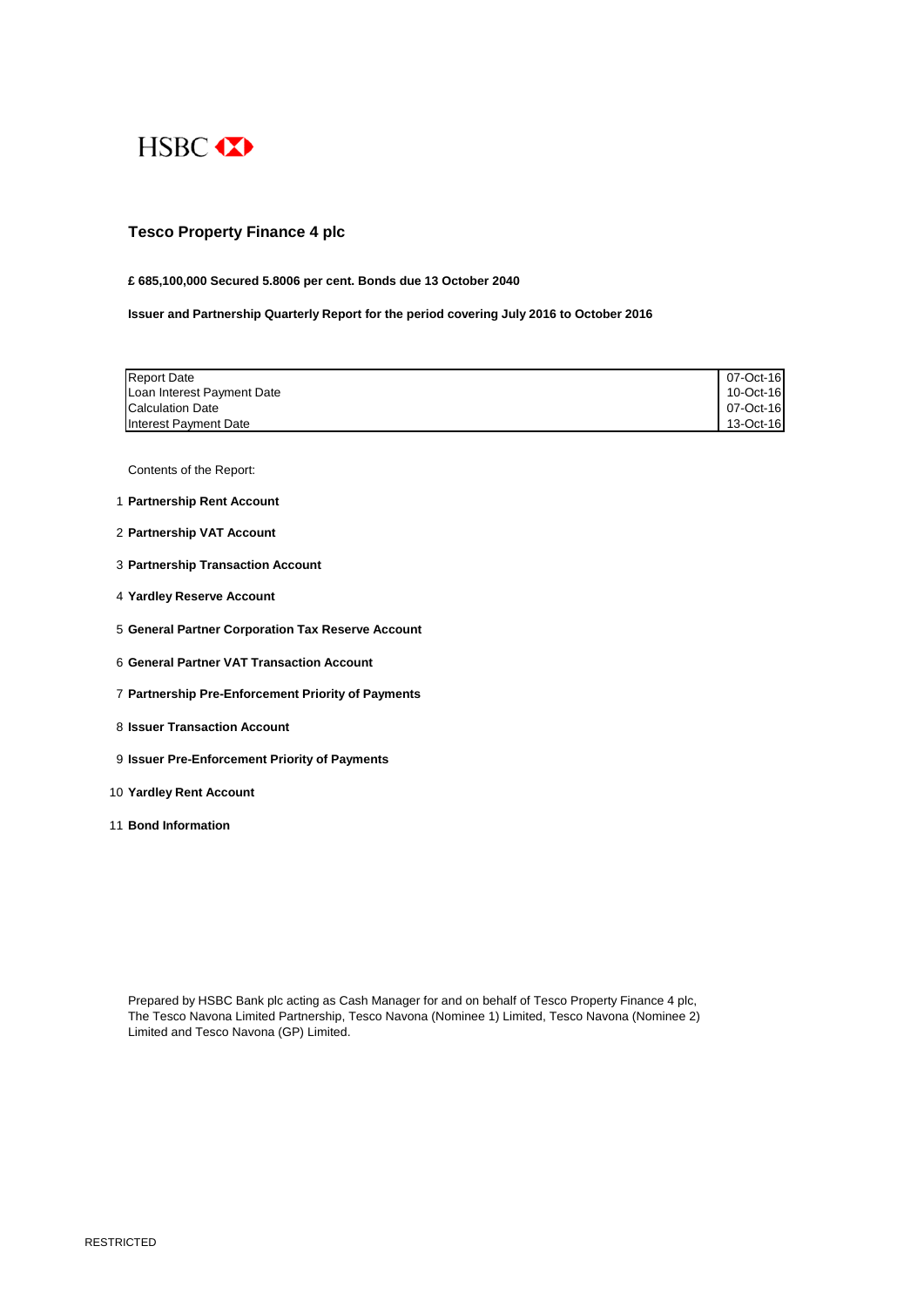## **1. Partnership Rent Account**

|                        | <b>Opening Balance</b>                     | 5,000.00 Cr                        |       |
|------------------------|--------------------------------------------|------------------------------------|-------|
| DATE                   | <b>ENTRY DETAILS</b>                       | AMOUNT (£)                         | CR/DR |
| 29-Sep-16<br>10-Oct-16 | Rent<br>To Partnership Transaction Account | 8,547,937.61 Cr<br>8,547,937.61 Dr |       |
|                        | <b>Closing Balance</b>                     | 5,000.00 Cr                        |       |
|                        |                                            |                                    |       |

## **2. Partnership VAT Account**

|             | <b>Opening Balance</b>     | 2,050,756.37 Cr |       |
|-------------|----------------------------|-----------------|-------|
| <b>DATE</b> | <b>ENTRY DETAILS</b>       | AMOUNT (£)      | CR/DR |
|             |                            |                 |       |
| 30-Jun-16   | <b>SAVILLS (UK) LIMTED</b> | 14,433.37 Cr    |       |
| 11-Jul-16   | <b>SAVILLS (UK) LIMTED</b> | 775.00 Cr       |       |
| 14-Jul-16   | <b>HMRC</b>                | 433.27 Dr       |       |
| 22-Jul-16   | <b>SAVILLS (UK) LIMTED</b> | 651.87 Cr       |       |
| 25-Jul-16   | <b>HMRC</b>                | 1,798,204.16 Dr |       |
| 29-Jul-16   | <b>SAVILLS (UK) LIMTED</b> | 2,319.52 Cr     |       |
| 05-Aug-16   | <b>SAVILLS (UK) LIMTED</b> | 4,590.35 Cr     |       |
| 12-Aug-16   | <b>SAVILLS (UK) LIMTED</b> | 2,391.57 Cr     |       |
| 19-Aug-16   | <b>SAVILLS (UK) LIMTED</b> | 947.33 Cr       |       |
| 26-Aug-16   | <b>SAVILLS (UK) LIMTED</b> | 2,580.08 Cr     |       |
| 31-Aug-16   | <b>HMRC</b>                | $3,141.97$ Dr   |       |
| 05-Sep-16   | <b>SAVILLS (UK) LIMTED</b> | 1,845.33 Cr     |       |
| 19-Sep-16   | <b>SAVILLS (UK) LIMTED</b> | 201.00 Cr       |       |
| 19-Sep-16   | <b>SAVILLS (UK) LIMTED</b> | 6,673.48 Cr     |       |
| 23-Sep-16   | <b>SAVILLS (UK) LIMTED</b> | 2,760.00 Cr     |       |
| 28-Sep-16   | <b>Tesco Stores</b>        | 1,839,145.64 Cr |       |
| 30-Sep-16   | <b>HMRC</b>                | 24,221.04   Dr  |       |
| 30-Sep-16   | <b>SAVILLS (UK) LIMTED</b> | 18,767.86 Cr    |       |
| 07-Oct-16   | <b>SAVILLS (UK) LIMTED</b> | 5,019.44 $ Cr$  |       |
|             | <b>Closing Balance</b>     | 2,127,857.77 Cr |       |

## **3. Partnership Transaction Account**

|             | <b>Opening Balance</b>           | 236,775.61 Cr    |       |
|-------------|----------------------------------|------------------|-------|
| <b>DATE</b> | <b>ENTRY DETAILS</b>             | AMOUNT (£)       | CR/DR |
|             |                                  |                  |       |
| 07-Oct-16   | <b>Credit Interest</b>           | 372.59 Cr        |       |
| 10-Oct-16   | <b>Transfer from Rent</b>        | 8,547,937.61     | -ICr  |
| 10-Oct-16   | <b>ITrustee Fee</b>              | 1,500.00 Dr      |       |
| 10-Oct-16   | <b>Ongoing Fee</b>               | 33,751.76 Dr     |       |
| 10-Oct-16   | Expenses                         | 35,943.46   Dr   |       |
| 10-Oct-16   | Partnership Swap payment         | 1,014,210.80 Cr  |       |
| 10-Oct-16   | <b>Partnership Debt</b>          | 10,277,164.18 Dr |       |
| 10-Oct-16   | <b>Yardley Rent Account</b>      | 911,350.21       | Cr    |
| 10-Oct-16   | <b>Property Pool Manager Fee</b> | $\blacksquare$   | Dr    |
|             |                                  |                  |       |
|             | <b>Closing Balance</b>           | 362,287.42 Cr    |       |

## **4. Yardley Reserve Account**

|             | <b>Opening Balance</b>    | 262,122.77 Cr |       |
|-------------|---------------------------|---------------|-------|
| <b>DATE</b> | <b>ENTRY DETAILS</b>      | AMOUNT (£)    | CR/DR |
|             |                           |               |       |
|             | 07-Oct-16 Credit Interest | $30.16$ Cr    |       |
|             | <b>Closing Balance</b>    | 262,152.93 Cr |       |
|             |                           |               |       |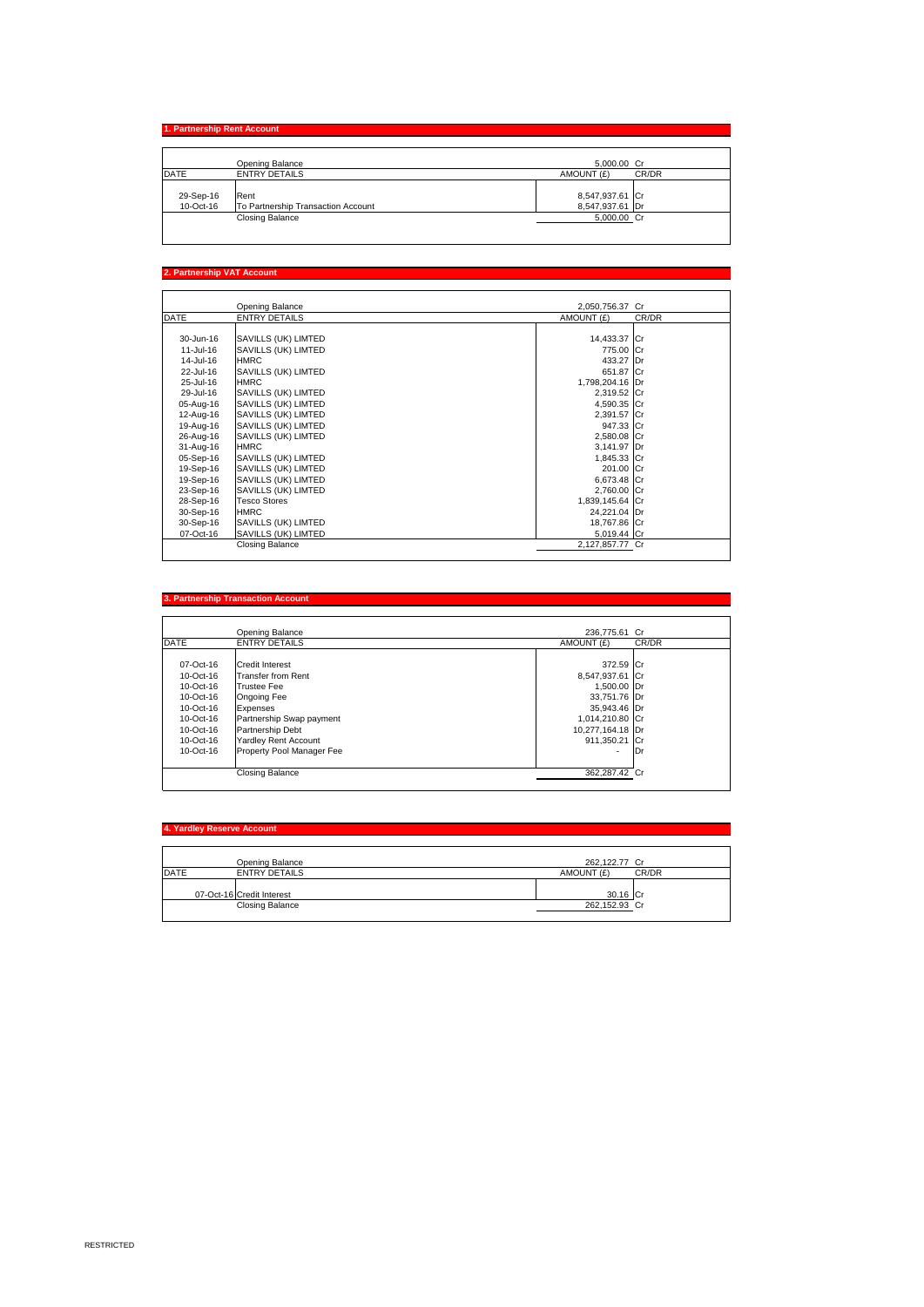# **5. General Partner Corporation Tax Reserve Account**

|      | <b>Opening Balance</b>                              | 310,085.66 Cr             |       |
|------|-----------------------------------------------------|---------------------------|-------|
| DATE | <b>ENTRY DETAILS</b>                                | AMOUNT (£)                | CR/DR |
|      | 07-Oct-16 Credit Interest<br><b>Closing Balance</b> | 35.68 Cr<br>310,121.34 Cr |       |

## **6. General Partner VAT Transaction Account**

|      | <b>Opening Balance</b> | $0.00$ Cr           |
|------|------------------------|---------------------|
| DATE | <b>ENTRY DETAILS</b>   | CR/DR<br>AMOUNT (£) |
|      |                        |                     |
|      |                        |                     |
|      |                        |                     |
|      | <b>Closing Balance</b> | $0.00$ Cr           |

| <b>Expense Reserve Ledger - Max GBP 500,000.00</b> |                        |                     |  |
|----------------------------------------------------|------------------------|---------------------|--|
|                                                    | <b>Opening Balance</b> | 236,775.61 CR       |  |
| DATE                                               | <b>ENTRY DETAILS</b>   | AMOUNT (£)<br>CR/DR |  |
|                                                    |                        | 7,219.67 CR         |  |
|                                                    |                        | 118,292.14 CR       |  |
|                                                    |                        |                     |  |
|                                                    | <b>Closing Balance</b> | 362,287.42 CR       |  |

## **7. Partnership Pre-Enforcement Priority of Payments**

|           |                                                                               | <b>Funds Paid Out of</b> | <b>Funds Received into</b> |
|-----------|-------------------------------------------------------------------------------|--------------------------|----------------------------|
| Date      |                                                                               | account(E)               | account(E)                 |
| 10-Oct-16 |                                                                               |                          |                            |
|           | <b>Partnership Available Funds</b>                                            |                          |                            |
|           |                                                                               |                          |                            |
|           | a Rental Income                                                               |                          | 8,547,937.61               |
|           | b Funds from Yardley Accounts                                                 |                          | 911,350.21                 |
|           | c Funds from Issuer under Partnership Swaps                                   |                          | 10,016,573.00              |
|           | d From Partnership VAT Account                                                |                          |                            |
|           | e From Partnership Disposal Proceeds Account                                  |                          |                            |
|           | f From Partnership Insurance Proceeds Account                                 |                          |                            |
|           | g Interest received by the Partnership Accounts and Rent Account              |                          | 372.59                     |
|           | h Eligible Investment Earnings by Partnership                                 |                          |                            |
|           | <b>Advance under Committed Subordinated Loan Agreement</b>                    |                          |                            |
|           | Advance from Drawdown of Yardley Reserve Loan                                 |                          |                            |
|           | k Net proceeds of a CPO Disposal or a Mortgage Property                       |                          |                            |
|           | IFrom 3rd anniversary of Closing, funds from Yardley Reserve Loan Ledger      |                          |                            |
|           | m Net proceeds of a disposal of a Mortgage Property                           |                          |                            |
|           |                                                                               |                          |                            |
|           | n Any other sums standing to the credit of the Partnership Transaction Ac     |                          |                            |
|           | <b>Partnership Pre-Enforcement Priority of Payments</b>                       |                          |                            |
|           |                                                                               |                          |                            |
|           | a Partnership Security Trustee Fees                                           | 1,500.00                 |                            |
|           | b Issuer Security Trustee Fee, Bond Trustee, operating expenses of the Issuer | 28,001.76                |                            |
|           | (Ongoing Partnership Facility Fee)                                            |                          |                            |
|           | c Partnership Operating Expenses excluding GP UK Tax                          | 32,309.45                |                            |
|           | d Partnership Operator Fee                                                    | 839.21                   |                            |
|           | d Property Advisor Fee (Annual 30K)                                           |                          |                            |
|           | d Nominees Corporate Services Provider Fee                                    | 2,794.80                 |                            |
|           | d Nominees Holdco Corporate Services Provider Fee                             |                          |                            |
|           | d PL Propco Corporate Services Provider Fees                                  |                          |                            |
|           | d Nominees Side Letter payments                                               |                          |                            |
|           | d Nominees Holdco Side Letter payments                                        |                          |                            |
|           | d Account Bank Fee                                                            |                          |                            |
|           | d Cash Manager Fee                                                            |                          |                            |
|           | d Yardley Cash Manager Fee                                                    |                          |                            |
|           | d Issuer Account Bank, PPA CM, CSP Fee (Ongoing Partnership Facility Fee)     | 5,000.00                 |                            |
|           | d Headlease payment                                                           |                          |                            |
|           | e Partnership Expenses Ledger payment (max £6,250 indexed annually)           | 7,219.67                 |                            |
|           | f Partnership Debt Interest                                                   | 9,787,899.18             |                            |
|           | f Partnership Swap payment                                                    | 9,002,362.20             |                            |
|           | g Partnership Debt Principal                                                  | 489,265.00               |                            |
|           | Issuer Partnership Swap Termination Amount (Ongoing Partnership Facility      |                          |                            |
|           | $h$ Fee)                                                                      | 750.00                   |                            |
|           | <b>I</b> Property Pool Manager Fee                                            |                          |                            |
|           | j Partnership Swap Termination Amount                                         |                          |                            |
|           | k Partnership Expenses Ledger payment                                         | 118,292.14               |                            |
|           | Alteration Adjustment Rent                                                    |                          |                            |
|           | m Substitution Adjustment Rent                                                |                          |                            |
|           | n Credited to Subordinated Loan Reserve Ledger                                |                          |                            |
|           | o Payments to the Subordinated Loan Facility Provider                         |                          |                            |
|           | p   Partnership Distribution Account                                          |                          |                            |
|           |                                                                               |                          |                            |
|           | <b>Totals</b>                                                                 | 19,476,233.41            | 19,476,233.41              |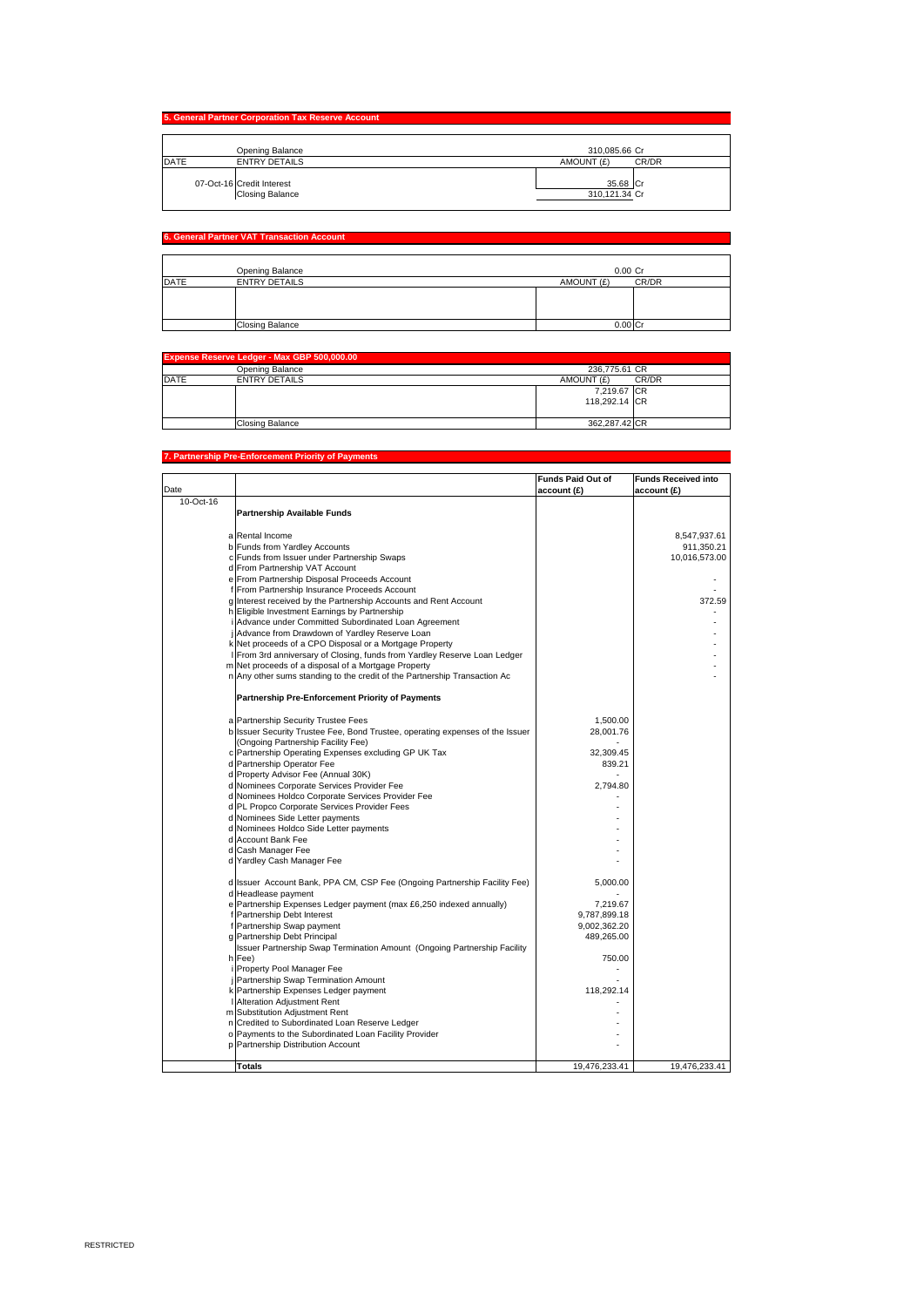## **8. Issuer Transaction Account**

|             | <b>Opening Balance</b>                    | 29,732.16 Cr     |              |
|-------------|-------------------------------------------|------------------|--------------|
| <b>DATE</b> | <b>ENTRY DETAILS</b>                      | AMOUNT (£)       | <b>CR/DR</b> |
|             |                                           |                  |              |
| 01-Aug-16   | Interest                                  | 89.81 Cr         |              |
| 01-Sep-16   | Interest                                  | 1.04 $ Cr$       |              |
| 10-Oct-16   | <b>Issuer Swap</b>                        | 1,014,210.80 Cr  |              |
| 10-Oct-16   | Partnership Swap                          | 1,014,210.80 Dr  |              |
| 10-Oct-16   | <b>Partnership Debt</b>                   | 10,277,164.18 Cr |              |
| 10-Oct-16   | Ongoing Fee (minus issuer profit portion) | 33,001.76 Cr     |              |
| 13-Oct-16   | Expenses                                  | 33,001.76 Dr     |              |
| 13-Oct-16   | <b>Notes</b>                              | 10,277,164.18 Dr |              |
| 13-Oct-16   | <b>Issuer Profit</b>                      | 750.00 Cr        |              |
|             |                                           |                  |              |
|             |                                           |                  |              |
|             | <b>Closing Balance</b>                    | 30,573.01        |              |

## **9. Issuer Pre-Enforcement Priority of Payments**

| Date      |                                                                                                                                                                                                                                                                      | <b>Funds Paid Out of</b><br>$ $ account $(E)$ | <b>Funds Received into</b><br>account(E)                |
|-----------|----------------------------------------------------------------------------------------------------------------------------------------------------------------------------------------------------------------------------------------------------------------------|-----------------------------------------------|---------------------------------------------------------|
| 13-Oct-16 |                                                                                                                                                                                                                                                                      |                                               |                                                         |
|           | <b>Issuer Available Funds</b>                                                                                                                                                                                                                                        |                                               |                                                         |
|           | a Funds due to Issuer under Partnership Swap Agreement<br>b Amounts due to Issuer in respect of Partnership Loan<br>c Any amount due to Issuer under Issuer Swap Agreement<br>d Interest Received by Issuer on Transaction Account<br>e Eligible Investment Earnings |                                               | 9,002,362.20<br>10,310,915.94<br>10,016,573.00<br>90.85 |
|           | <b>Issuer Pre-Enforcement Priority of Payments</b>                                                                                                                                                                                                                   |                                               |                                                         |
|           | a Bond Trustee Fee                                                                                                                                                                                                                                                   | 1,200.00                                      |                                                         |
|           | a Issuer Security Trustee Fee                                                                                                                                                                                                                                        | 1,500.00                                      |                                                         |
|           | b Issuer Operating Expenses                                                                                                                                                                                                                                          | 25,301.76                                     |                                                         |
|           | c Issuer/Issuer Holdco Corporate Services Provider Fee                                                                                                                                                                                                               |                                               |                                                         |
|           | c Paying Agent Fee                                                                                                                                                                                                                                                   | 500.00                                        |                                                         |
|           | c Account Bank Fee                                                                                                                                                                                                                                                   | 750.00                                        |                                                         |
|           | c Cash Manager Fee<br>d Bond Interest                                                                                                                                                                                                                                | 3,750.00<br>9,787,899.18                      |                                                         |
|           | d Bond Principal                                                                                                                                                                                                                                                     | 489,265.00                                    |                                                         |
|           | d Issuer Swap Provider                                                                                                                                                                                                                                               | 9,002,362.20                                  |                                                         |
|           | d Partnership Swap payment                                                                                                                                                                                                                                           | 10,016,573.00                                 |                                                         |
|           | ellssuer Profit                                                                                                                                                                                                                                                      | 750.00                                        |                                                         |
|           | f Swap Subordinated Amounts                                                                                                                                                                                                                                          |                                               |                                                         |
|           | g Issuer Partnership Swap Termination Amount                                                                                                                                                                                                                         |                                               |                                                         |
|           | asus Transaction Associat                                                                                                                                                                                                                                            | $\Omega$ $\Omega$ $\Omega$                    |                                                         |

| <b>Totals</b>                        | 29,329,941.99 | 29,329,941.99 |
|--------------------------------------|---------------|---------------|
|                                      |               |               |
| .<br>Transaction Account<br>ullssuer | 90.85         |               |

#### **10. Yardley Rent Account**

|              |                                    |               | 15,945.48 |
|--------------|------------------------------------|---------------|-----------|
|              | <b>Opening Balance</b>             | 15,945.48 Cr  |           |
| <b>DATE</b>  | <b>ENTRY DETAILS</b>               | AMOUNT (£)    | CR/DR     |
|              |                                    |               |           |
| $11$ -Jul-16 | SAVILLS (UK) LIMTED                | 3,875.00 Cr   |           |
| 22-Jul-16    | SAVILLS (UK) LIMTED                | 3,259.33 Cr   |           |
| 29-Jul-16    | SAVILLS (UK) LIMTED                | 11,597.57 Cr  |           |
| 05-Aug-16    | SAVILLS (UK) LIMTED                | 22,951.90 Cr  |           |
| 12-Aug-16    | <b>SAVILLS (UK) LIMTED</b>         | 11,957.91 Cr  |           |
| 19-Aug-16    | <b>SAVILLS (UK) LIMTED</b>         | 4,736.64 Cr   |           |
| 26-Aug-16    | SAVILLS (UK) LIMTED                | 12,900.41 Cr  |           |
| 05-Sep-16    | SAVILLS (UK) LIMTED                | 9,226.67 Cr   |           |
| 19-Sep-16    | SAVILLS (UK) LIMTED                | 1,005.00 Cr   |           |
| 19-Sep-16    | <b>SAVILLS (UK) LIMTED</b>         | 33,367.36 Cr  |           |
| 23-Sep-16    | SAVILLS (UK) LIMTED                | 13,800.00 Cr  |           |
| 27-Sep-16    | Tesco Stores                       | 647,790.37 Cr |           |
| 30-Sep-16    | SAVILLS (UK) LIMTED                | 93,839.34 Cr  |           |
| 07-Oct-16    | SAVILLS (UK) LIMTED                | 25,097.23 Cr  |           |
| 13-Oct-16    | To Partnership Transaction Account | 911,350.21 Dr |           |
|              |                                    |               |           |
|              |                                    |               |           |
|              | <b>Closing Balance</b>             | $0.00$ Cr     |           |